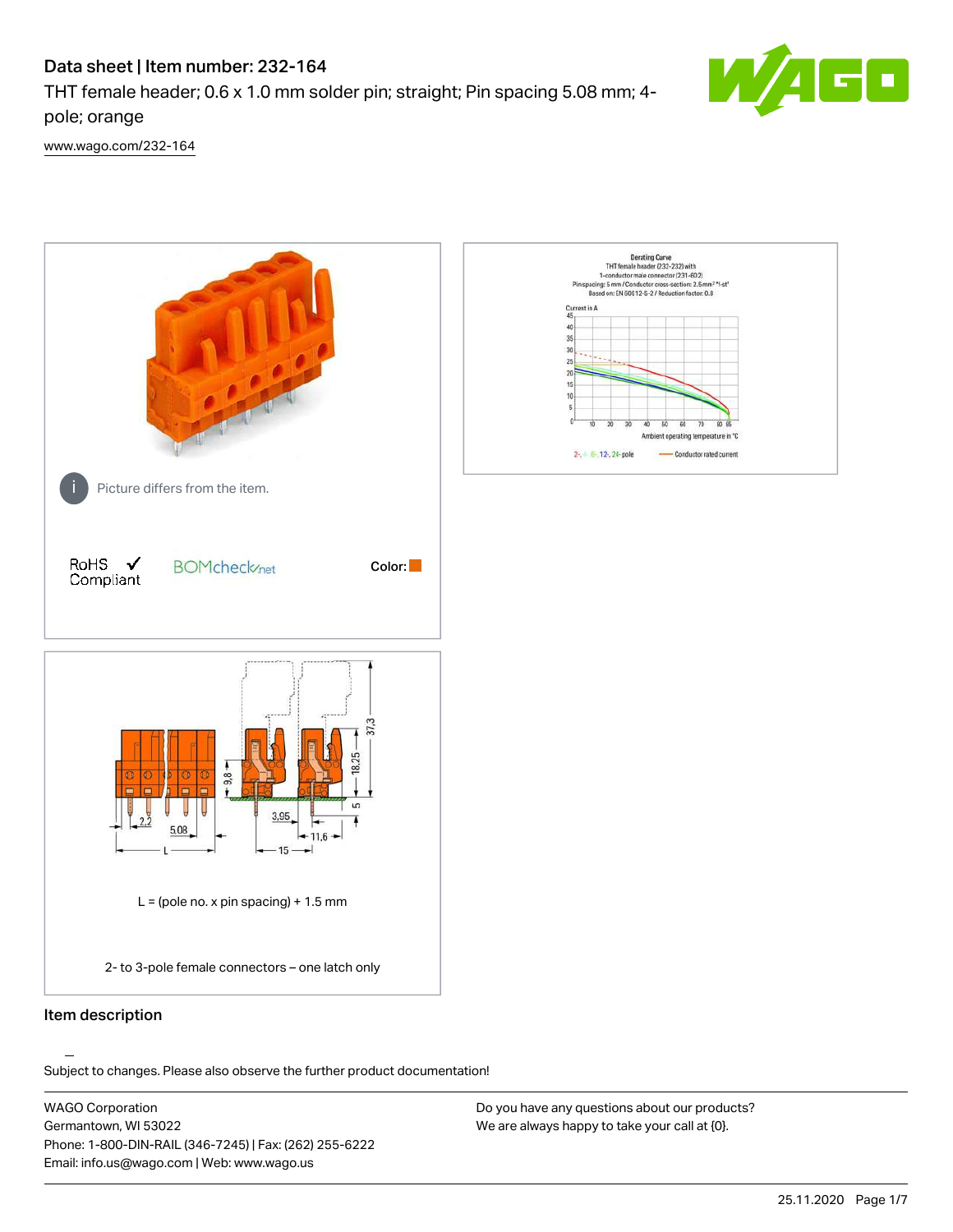# Data sheet | Item number: 232-164

[www.wago.com/232-164](http://www.wago.com/232-164)



- $\blacksquare$ Horizontal or vertical PCB mounting via straight or angled solder pins
- $\blacksquare$ For board-to-board and board-to-wire connections
- Touch-proof PCB outputs  $\blacksquare$
- П Easy-to-identify PCB inputs and outputs
- П With coding fingers

#### Safety information 1:

The MCS - MULTI CONNECTION SYSTEM includes connectors without breaking capacity in accordance with DIN EN 61984. When used as intended, these connectors must not be connected/disconnected when live or under load. The circuit design should ensure header pins, which can be touched, are not live when unmated.

# Data

# Electrical data

#### Ratings per IEC/EN 60664-1

| Ratings per                 | IEC/EN 60664-1                                            |
|-----------------------------|-----------------------------------------------------------|
| Rated voltage (III / 3)     | 320 V                                                     |
| Rated surge voltage (III/3) | 4 <sub>k</sub> V                                          |
| Rated voltage (III/2)       | 320 V                                                     |
| Rated surge voltage (III/2) | 4 <sub>k</sub> V                                          |
| Nominal voltage (II/2)      | 630 V                                                     |
| Rated surge voltage (II/2)  | 4 <sub>k</sub> V                                          |
| Rated current               | 12A                                                       |
| Legend (ratings)            | (III / 2) ≙ Overvoltage category III / Pollution degree 2 |

#### Ratings per UL 1059

| Approvals per                  | UL 1059 |
|--------------------------------|---------|
| Rated voltage UL (Use Group B) | 300 V   |
| Rated current UL (Use Group B) | 15 A    |
| Rated voltage UL (Use Group D) | 300 V   |
| Rated current UL (Use Group D) | 10 A    |

# Ratings per UL 1977

| Rated voltage UL 1977    | coo V       |
|--------------------------|-------------|
| Current UL 1977<br>Rated | ، ت<br>____ |

Subject to changes. Please also observe the further product documentation!

WAGO Corporation Germantown, WI 53022 Phone: 1-800-DIN-RAIL (346-7245) | Fax: (262) 255-6222 Email: info.us@wago.com | Web: www.wago.us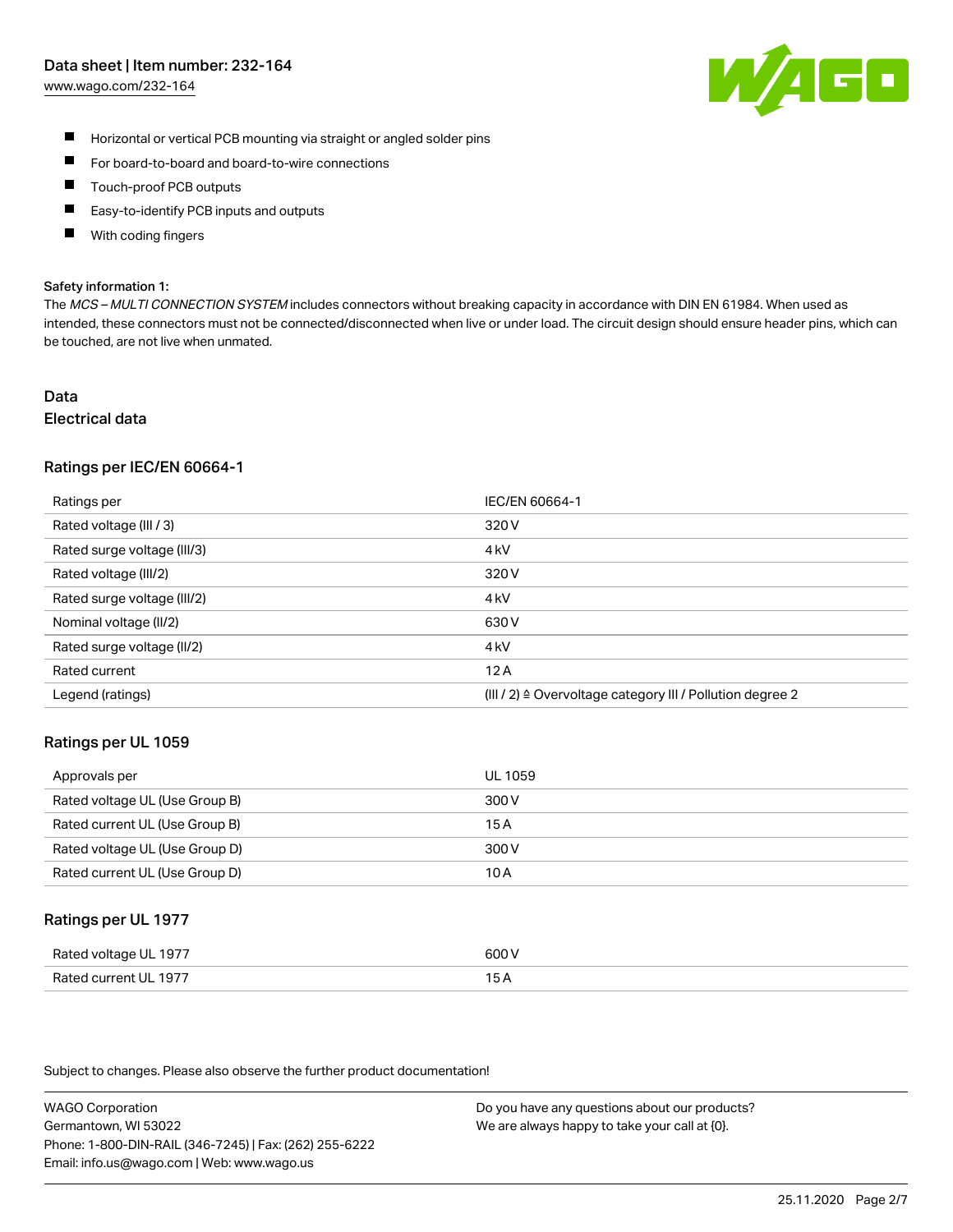

# Ratings per CSA

| Approvals per                   | CSA   |
|---------------------------------|-------|
| Rated voltage CSA (Use Group B) | 300 V |
| Rated current CSA (Use Group B) | 15 A  |
| Rated voltage CSA (Use Group D) | 300 V |
| Rated current CSA (Use Group D) | 10 A  |

# Connection data

| Pole No.                          | 4 |
|-----------------------------------|---|
| Total number of connection points | 4 |
| Total number of potentials        | 4 |
| Number of connection types        |   |
| Number of levels                  |   |

# Physical data

| Pin spacing                          | 5.08 mm / 0.2 inch         |
|--------------------------------------|----------------------------|
| Width                                | 21.82 mm / 0.859 inch      |
| Height                               | 23.25 mm / 0.915 inch      |
| Height from the surface              | 18.25 mm / 0.719 inch      |
| Depth                                | 11.6 mm / 0.457 inch       |
| Solder pin length                    | 5 mm                       |
| Solder pin dimensions                | $0.6 \times 1$ mm          |
| Drilled hole diameter with tolerance | $1.3$ <sup>(+0.1)</sup> mm |

# Plug-in connection

| Contact type (pluggable connector) | Female connector/socket |
|------------------------------------|-------------------------|
| Connector (connection type)        | for PCB                 |
| Mismating protection               | No                      |
| Mating direction to the PCB        | 90 °                    |

# PCB contact

| PCB contact                         | THT                                        |
|-------------------------------------|--------------------------------------------|
| Solder pin arrangement              | over the entire female connector (in-line) |
| Number of solder pins per potential |                                            |

Subject to changes. Please also observe the further product documentation! Material Data

| WAGO Corporation                                       | Do you have any questions about our products? |
|--------------------------------------------------------|-----------------------------------------------|
| Germantown, WI 53022                                   | We are always happy to take your call at {0}. |
| Phone: 1-800-DIN-RAIL (346-7245)   Fax: (262) 255-6222 |                                               |
| Email: info.us@wago.com   Web: www.wago.us             |                                               |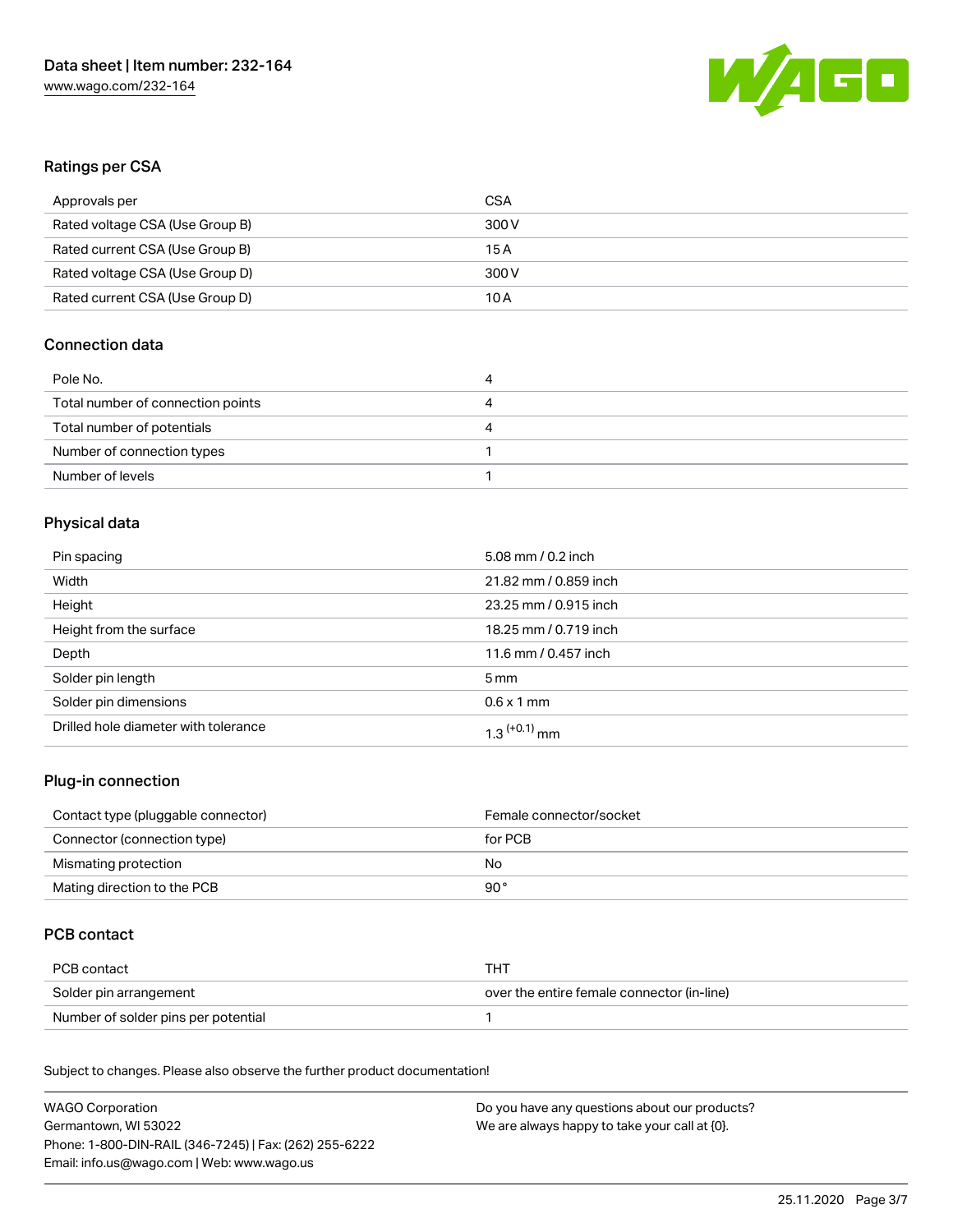[www.wago.com/232-164](http://www.wago.com/232-164)



# Material Data

| Color                       | orange           |
|-----------------------------|------------------|
| Material group              |                  |
| Insulation material         | Polyamide (PA66) |
| Flammability class per UL94 | V <sub>0</sub>   |
| Contact material            | Copper alloy     |
| Contact plating             | tin-plated       |
| Fire load                   | 0.061 MJ         |
| Weight                      | 3.6 <sub>g</sub> |

# Environmental Requirements

| Limit temperature range | $+85 °C$<br>-60 |  |
|-------------------------|-----------------|--|
|-------------------------|-----------------|--|

# Commercial data

| Product Group         | 3 (Multi Conn. System) |
|-----------------------|------------------------|
| Packaging type        | <b>BOX</b>             |
| Country of origin     | DE                     |
| <b>GTIN</b>           | 4044918578707          |
| Customs tariff number | 85366990990            |

# Approvals / Certificates

#### Country specific Approvals

| Logo                | Approval                                     | <b>Additional Approval Text</b> | Certificate<br>name |
|---------------------|----------------------------------------------|---------------------------------|---------------------|
|                     | CВ<br>DEKRA Certification B.V.               | IEC 61984                       | NL-39756            |
| EMA<br><b>INEUR</b> | <b>KEMA/KEUR</b><br>DEKRA Certification B.V. | EN 61984                        | 2190761.01          |

#### Ship Approvals

|      |                                                                            |                                 | Certificate   |
|------|----------------------------------------------------------------------------|---------------------------------|---------------|
| Logo | Approval                                                                   | <b>Additional Approval Text</b> | name          |
| ABS. | <b>ABS</b>                                                                 | $\overline{\phantom{a}}$        | 19-           |
|      | American Bureau of Shipping                                                |                                 | HG15869876-   |
|      |                                                                            |                                 | <b>PDA</b>    |
|      |                                                                            |                                 |               |
|      | LR                                                                         | IEC 61984                       | 96/20035 (E5) |
|      |                                                                            |                                 |               |
|      | Subject to changes. Please also observe the further product documentation! |                                 |               |
|      |                                                                            |                                 |               |

| <b>WAGO Corporation</b>                                | Do you have any questions about our products? |
|--------------------------------------------------------|-----------------------------------------------|
| Germantown, WI 53022                                   | We are always happy to take your call at {0}. |
| Phone: 1-800-DIN-RAIL (346-7245)   Fax: (262) 255-6222 |                                               |
| Email: info.us@wago.com   Web: www.wago.us             |                                               |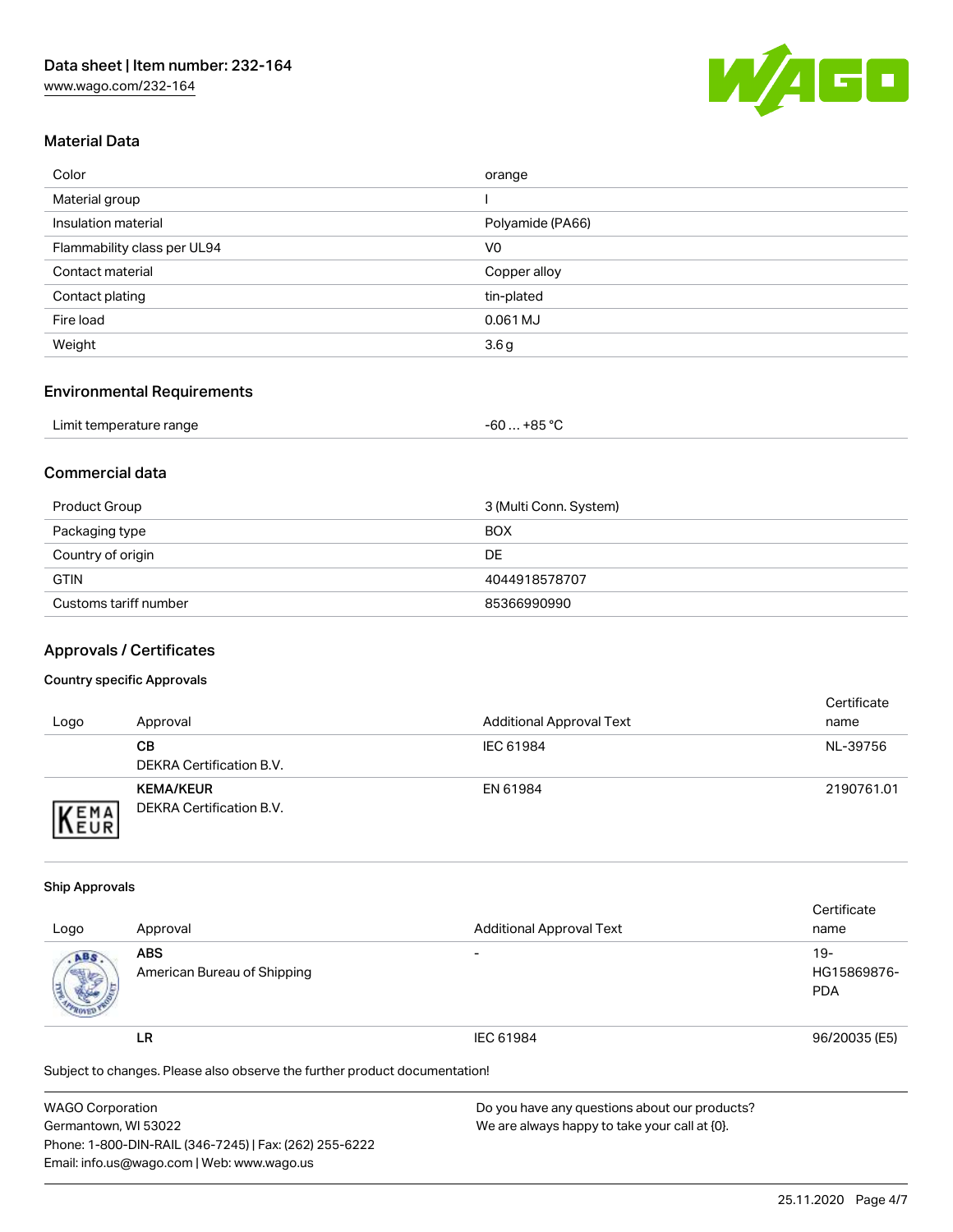

Lloyds Register

#### UL-Approvals

|      |                                |                                 | Certificate |
|------|--------------------------------|---------------------------------|-------------|
| Logo | Approval                       | <b>Additional Approval Text</b> | name        |
|      | UL                             | <b>UL 1977</b>                  | E45171      |
| W    | UL International Germany GmbH  |                                 |             |
|      | <b>UR</b>                      | <b>UL 1059</b>                  | E45172      |
| A.   | Underwriters Laboratories Inc. |                                 | sec. 18     |

# Counterpart

| <b>STATE</b>    | Item no.231-634<br>1-conductor male connector; 2.5 mm <sup>2</sup> ; Pin spacing 5.08 mm; 4-pole; 2,50 mm <sup>2</sup> ; orange                             | www.wago.com/231-634             |
|-----------------|-------------------------------------------------------------------------------------------------------------------------------------------------------------|----------------------------------|
| <b>CARLES A</b> | Item no.231-634/019-000<br>1-conductor male connector; clamping collar; 2.5 mm <sup>2</sup> ; Pin spacing 5.08 mm; 4-pole; 2,50 mm <sup>2</sup> ;<br>orange | www.wago.com/231-634/019-<br>000 |

#### Compatible products

| 医                                                     | Item no.: 231-661<br>Test plugs for female connectors; for 5 mm and 5.08 mm pin spacing; 2,50 mm <sup>2</sup> ; light gray |             |        | www.wago.com/231-661 |  |
|-------------------------------------------------------|----------------------------------------------------------------------------------------------------------------------------|-------------|--------|----------------------|--|
| <b>Downloads</b>                                      |                                                                                                                            |             |        |                      |  |
| <b>Documentation</b><br><b>Additional Information</b> |                                                                                                                            |             |        |                      |  |
| Technical explanations                                |                                                                                                                            | Apr 3, 2019 | pdf    | Download             |  |
|                                                       |                                                                                                                            |             | 3.6 MB |                      |  |

# CAD files

# CAD data

Subject to changes. Please also observe the further product documentation!

WAGO Corporation Germantown, WI 53022 Phone: 1-800-DIN-RAIL (346-7245) | Fax: (262) 255-6222 Email: info.us@wago.com | Web: www.wago.us Do you have any questions about our products? We are always happy to take your call at {0}.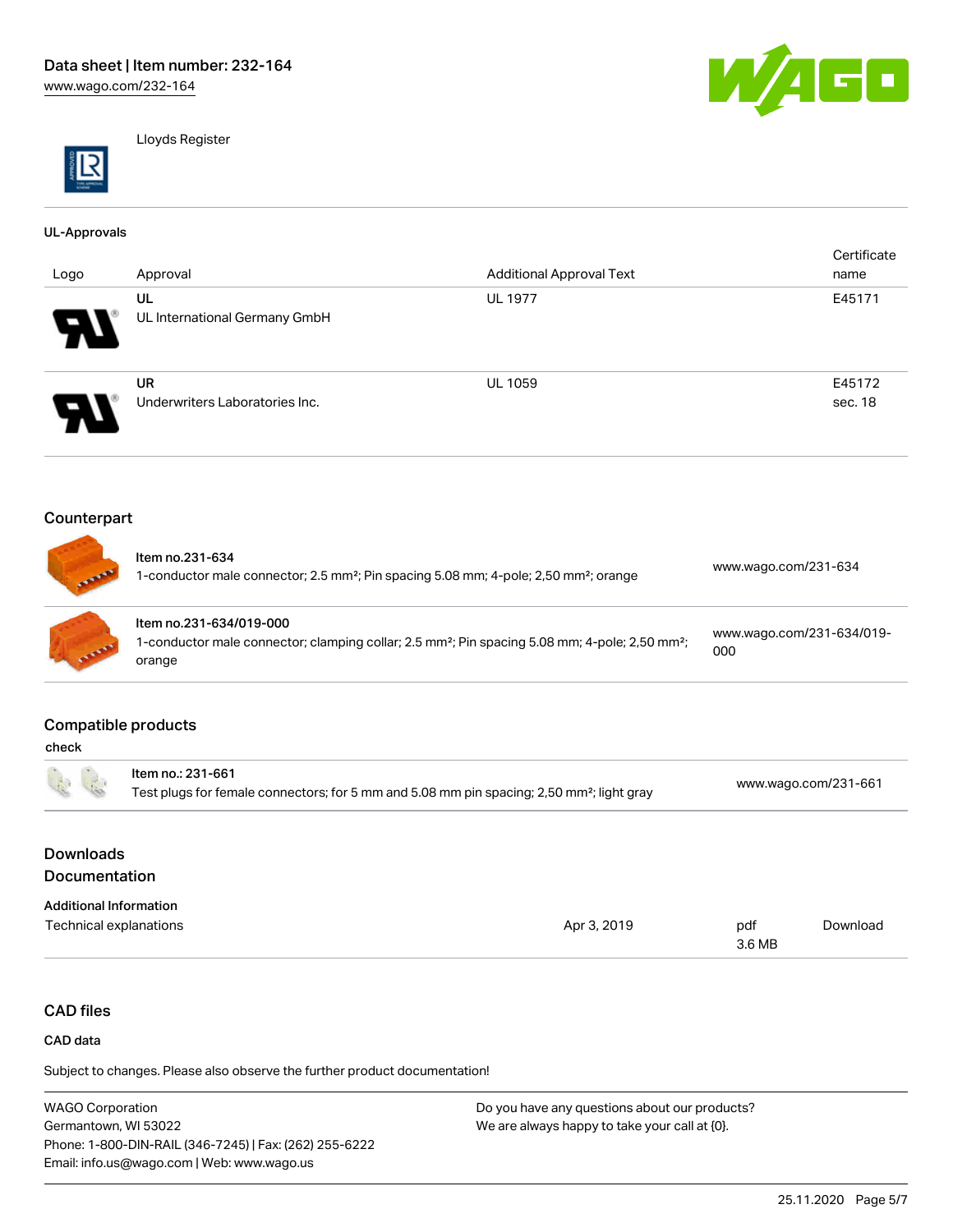# Data sheet | Item number: 232-164

[www.wago.com/232-164](http://www.wago.com/232-164)



|                | 2D/3D Models 232-164                                                                                                                                                   | <b>URL</b> | Download |
|----------------|------------------------------------------------------------------------------------------------------------------------------------------------------------------------|------------|----------|
| CAE data       |                                                                                                                                                                        |            |          |
|                | EPLAN Data Portal 232-164                                                                                                                                              | URL        | Download |
|                | ZUKEN Portal 232-164                                                                                                                                                   | <b>URL</b> | Download |
|                | <b>PCB Design</b>                                                                                                                                                      |            |          |
|                | Symbol and Footprint 232-164                                                                                                                                           | URL        | Download |
|                | CAx data for your PCB design, consisting of "schematic symbols and PCB footprints",<br>allow easy integration of the WAGO component into your development environment. |            |          |
|                | Supported formats:                                                                                                                                                     |            |          |
| ш              | Accel EDA 14 & 15                                                                                                                                                      |            |          |
| ш              | Altium 6 to current version                                                                                                                                            |            |          |
| ш              | Cadence Allegro                                                                                                                                                        |            |          |
|                | DesignSpark                                                                                                                                                            |            |          |
| Ш              | Eagle Libraries                                                                                                                                                        |            |          |
| ш              | KiCad                                                                                                                                                                  |            |          |
|                | Mentor Graphics BoardStation                                                                                                                                           |            |          |
| ш              | Mentor Graphics Design Architect                                                                                                                                       |            |          |
| ш              | Mentor Graphics Design Expedition 99 and 2000                                                                                                                          |            |          |
| H              | OrCAD 9.X PCB and Capture                                                                                                                                              |            |          |
| ш              | PADS PowerPCB 3, 3.5, 4.X, and 5.X                                                                                                                                     |            |          |
| ш              | PADS PowerPCB and PowerLogic 3.0                                                                                                                                       |            |          |
| $\blacksquare$ | PCAD 2000, 2001, 2002, 2004, and 2006                                                                                                                                  |            |          |
|                | Pulsonix 8.5 or newer                                                                                                                                                  |            |          |
| H              | <b>STL</b>                                                                                                                                                             |            |          |
|                | 3D STEP                                                                                                                                                                |            |          |
|                | <b>TARGET 3001!</b>                                                                                                                                                    |            |          |
|                | View Logic ViewDraw                                                                                                                                                    |            |          |
| ш              | Quadcept                                                                                                                                                               |            |          |
| ш              | Zuken CadStar 3 and 4                                                                                                                                                  |            |          |
| П              | Zuken CR-5000 and CR-8000                                                                                                                                              |            |          |

Subject to changes. Please also observe the further product documentation!

WAGO Corporation Germantown, WI 53022 Phone: 1-800-DIN-RAIL (346-7245) | Fax: (262) 255-6222 Email: info.us@wago.com | Web: www.wago.us